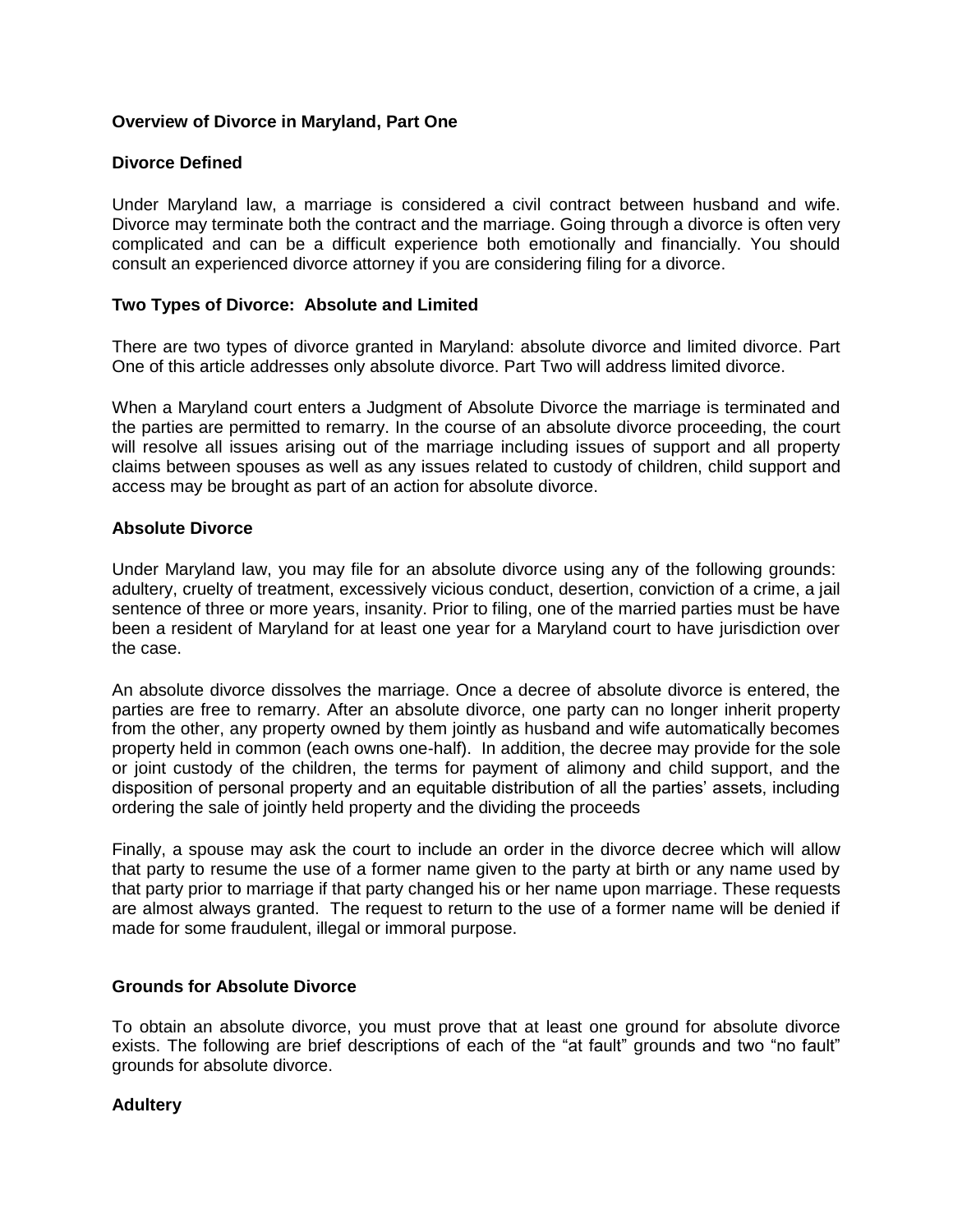By common law, adultery is consensual sexual intercourse involving penetration between a married person and someone other than that individual's spouse. Adultery is rarely witnessed, so proof of adultery by circumstantial evidence must include both a showing of disposition by the defendant and his or her alleged paramour and sufficient opportunity to commit the offense.

## **Desertion: Actual and Constructive**

## **Actual Desertion**

A spouse commits desertion by leaving the marriage unjustifiably with the intention of leaving the marriage and remains away for 12 consecutive months prior to the filing of a complaint for divorce. Proof of a desertion requires the party seeking a divorce to show that the deserting spouse intended to terminate the marriage, that the deserting spouse was unjustified in leaving the marriage, that an uninterrupted desertion has continued for 12 consecutive months, and that the parties are beyond any reasonable hope of reconciliation.

#### **Constructive Desertion**

The most common justification for constructive desertion is cruelty. If cruelty or intolerable conduct by one spouse causes the other spouse to leave the home, the departing spouse might fie for divorce alleging constructive desertion of the relationship by the other spouse's misconduct. In cases involving constructive desertion, the court will take into account the nature and duration of the misconduct, the length of time the spouse endured the misconduct; and any attempts made to salvage the marriage.

#### **Cruelty of Treatment**

Now available as a ground for an absolute divorce, cruelty is frequently discussed interchangeably with constructive desertion because the conduct frequently results in one party leaving the marriage. Generally, an absolute divorce based upon cruelty is limited to situations involving gross misconduct and not a single act or instance and there must be evidence the cruelty was detrimental to health or happiness. Conduct such as complaining, cursing, displays of jealousy and nagging are not sufficient. An absolute divorce may be granted upon proof of cruelty of treatment if there is no reasonable expectation of reconciliation between the parties.

#### **Excessively Vicious Conduct**

Historically, this ground was intended as a ground for divorce in cases where one spouse was excessively vice-tious, engaging in a particular vice to an excessive degree but more recently courts discuss cruelty and excessively vicious behavior without much distinction between the two grounds. An absolute divorce may be granted upon proof of excessively vicious conduct if there is no reasonable expectation of reconciliation between the parties.